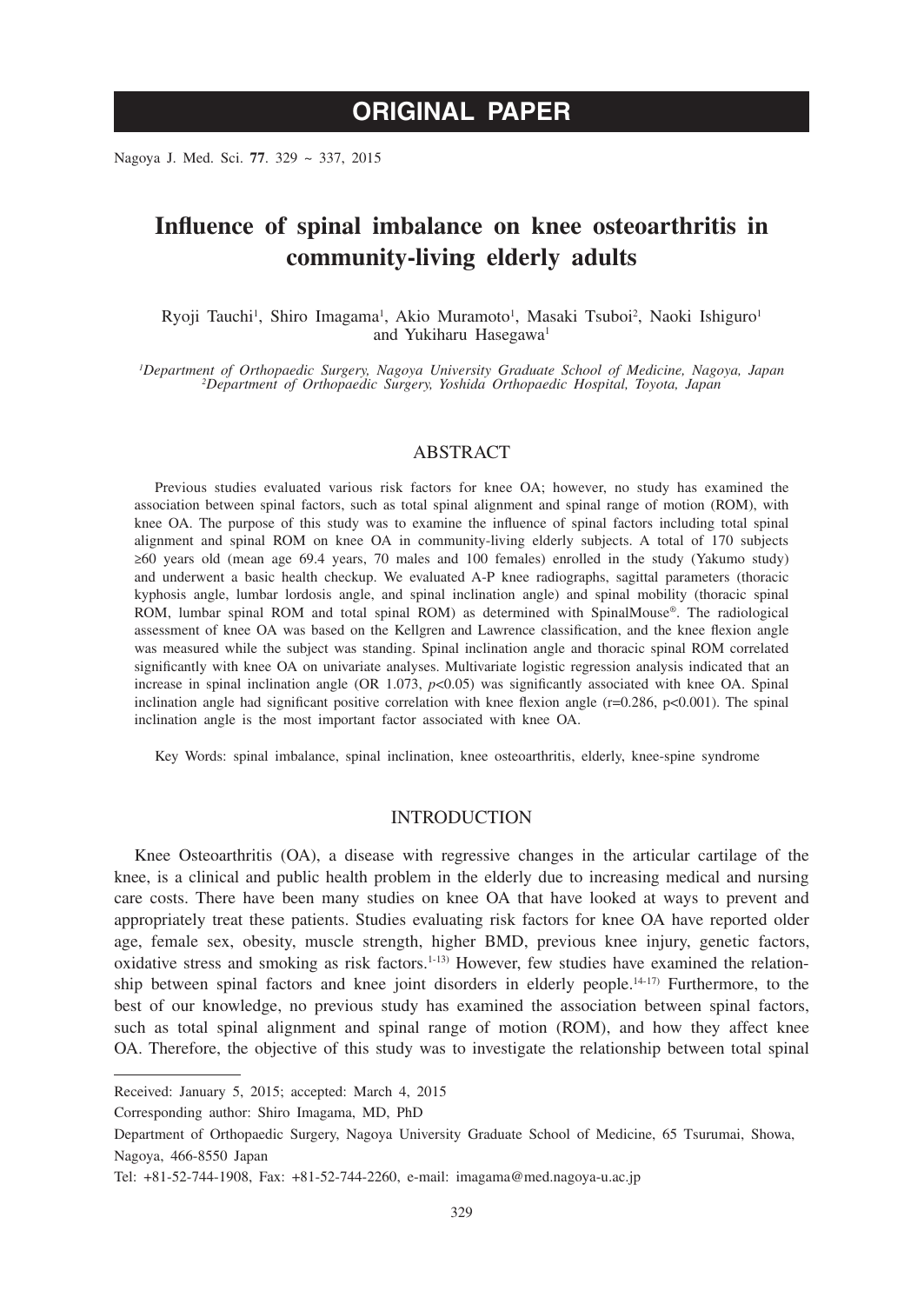alignment, spinal ROM and knee OA in elderly subjects by screening a community population.

## MATERIALS AND METHODS

The subjects were healthy volunteers who attended a basic health checkup supported by a local government in 2011. This checkup (Yakumo study) has been conducted in the town of Yakumo in a rural area of southern Hokkaido, Japan every August since 1982. The current study involved 170 subjects ≥60 years old (70 males and 100 females) who received examinations that included posteroanterior (PA) weight-bearing knee radiographs made with the knee in 45 degrees of flexion and the use of SpinalMouse® (Idiag, Volkerswill, Switzerland) for determining sagittal alignment of the total spine and spinal mobility. The knee flexion angle between the femoral axis (from the greater trochanter to the lateral condyle) and the tibial axis (from the head of the fibula to the lateral malleolus) was measured with a goniometer while the subject was standing. The average age of the subjects was 69.4 years old (range: 60~89). Subjects with a history of spinal or knee surgery, severe knee injury, Parkinson's disease, and spinal compression fracture were excluded from the study. The study was approved by the Committee on Ethics in Human Research of Nagoya University.

## *Evaluation of spinal alignment and range of motion using SpinalMouse®*

Spinal alignment and range of motion (ROM) were measured using SpinalMouse®, an electronic computer-aided device that noninvasively measures sagittal spinal ROM and intersegmental angles using the so-called surface technique. Intraclass coefficients of 0.92–0.95 have been determined for curvature measurement made with SpinalMouse®. 18) In the current study, we measured each angle three times in a neutral standing position, maximum bending position and maximum extension position, and then used average data in our analyses. The evaluation items included the thoracic kyphosis angle (T1-T12), lumbar lordosis angle (T12-L5), spinal inclination angle, thoracic ROM, lumbar ROM and total spinal ROM. Spinal inclination angle was defined as the angle between a plumb line and a straight line from the first thoracic vertebra to the first sacral vertebra (Figure 1). A greater spinal inclination angle reflected a forward, stooped posture which gives poor sagittal balance. When evaluating the SpinalMouse® data, we found a significant correlation with the lumbar radiographic findings for the lumbar lordosis angle  $(r =$ 0.546,  $p < 0.0001$ ), though the average lumbar lordosis angle estimated by the SpinalMouse<sup>®</sup> was smaller than that derived from plain radiograph. This finding indicates that the SpinalMouse<sup>®</sup> is still useful and acceptable for evaluating the spine ROM and total spine alignment, as described in the literature, $18-25$ ) although SpinalMouse<sup>®</sup> estimation of the angles is not compatible with that derived from plain radiographs. Thus, we decided to use the SpinalMouse® measurements of spine parameters for analyses in this study. The thoracic kyphosis and lumbar lordosis angles are shown as positive values in this study.

## *Radiographic evaluation of knee OA*

Radiographic examinations were performed on PA weight-bearing knee radiographs made with the knee in 45 degrees of flexion, according to Rosenberg *et al.*<sup>26</sup> The radiological assessment was based on the Kellgren and Lawrence (K-L) classification based on the presence or absence of a narrowed joint space, osteophyte formation and osteonecrosis, with each knee joint being graded from 0 to grade  $4^{27}$  A knee joint with grade 0 has no radiographic findings of OA, grade 1 has slight or unclear osteophyte formation, grade 2 has definite bony proliferative changes in the absence of a narrowed joint space, grade 3 has moderate joint space narrowing and grade 4 has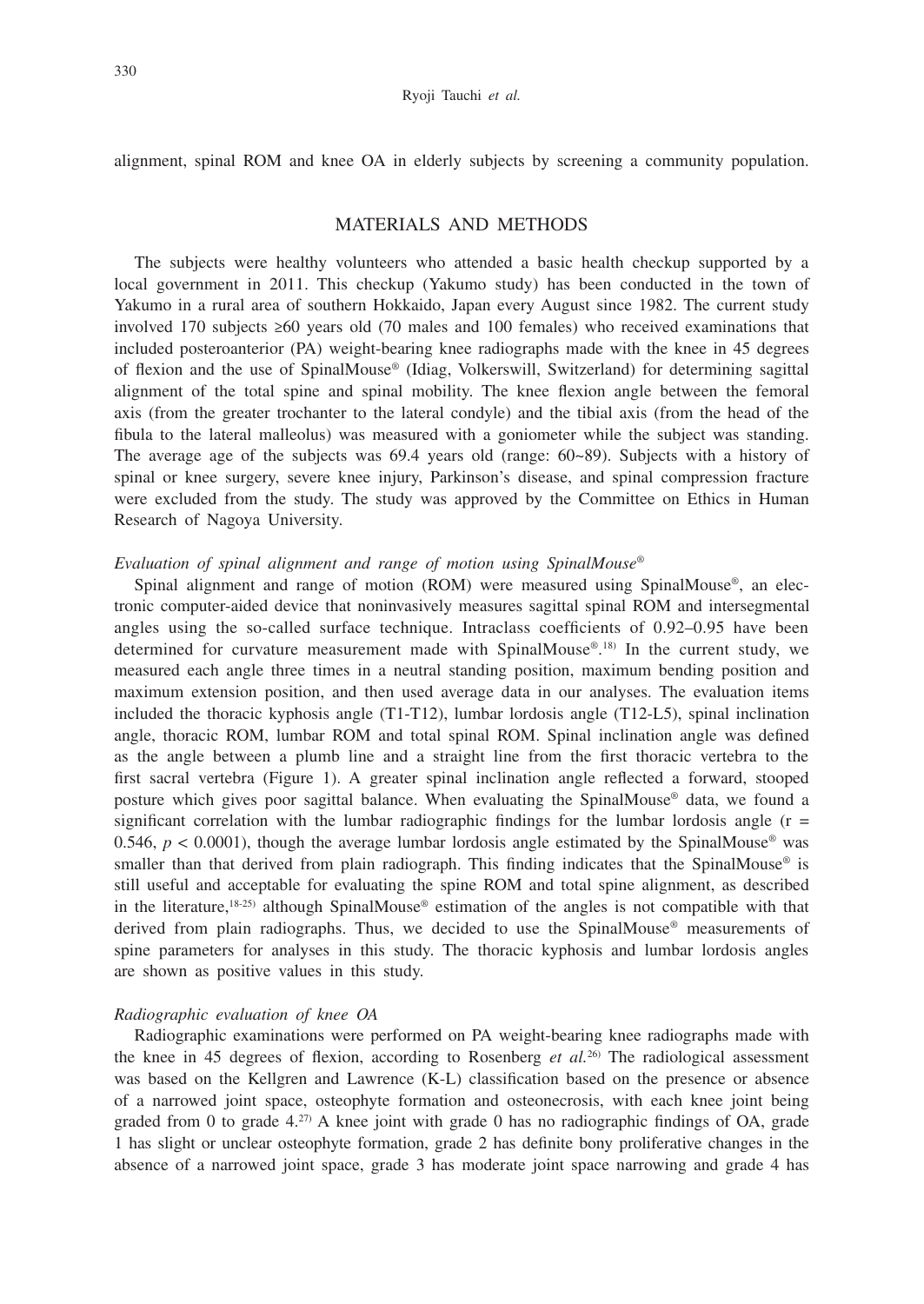

**Fig. 1** Spinal inclination angle. The angle between a plumb line and a straight line from the first thoracic vertebra to the first sacral vertebra.

more pronounced narrowing of the joint space associated with osteosclerosis of the subchondral bone. Subjects were categorized to the OA group if either knee was graded K-L grade ≥2. The no-OA group was defined as showing radiographic findings of K-L 0 or 1 in either knee.

## *Statistical Analysis*

All data are shown as means  $\pm$  standard deviation (SD) and were analyzed using SPSS Ver. 20 (SPSS, Chicago, IL, USA). An unpaired *t* test and Chi-square test was used to evaluate differences between the knee OA (+) and knee OA (–) groups for univariate analyses. We performed multivariate logistic regression analysis to evaluate the odds ratio (OR) with 95% confidence interval (95% CI) for potential risk factors for the occurrence of knee OA. Variables were included in a multiple logistic regression model if their univariate analysis *p* value was <0.20. We used Pearson's correlation coefficient analysis for determining variables. The threshold for significance was a  $p$  value of  $\leq 0.05$ .

#### RESULTS

The basic characteristics of the subjects are listed in Table 1. A comparison of the subjects with and without knee OA determined by univariate analyses is shown in Table 2. There were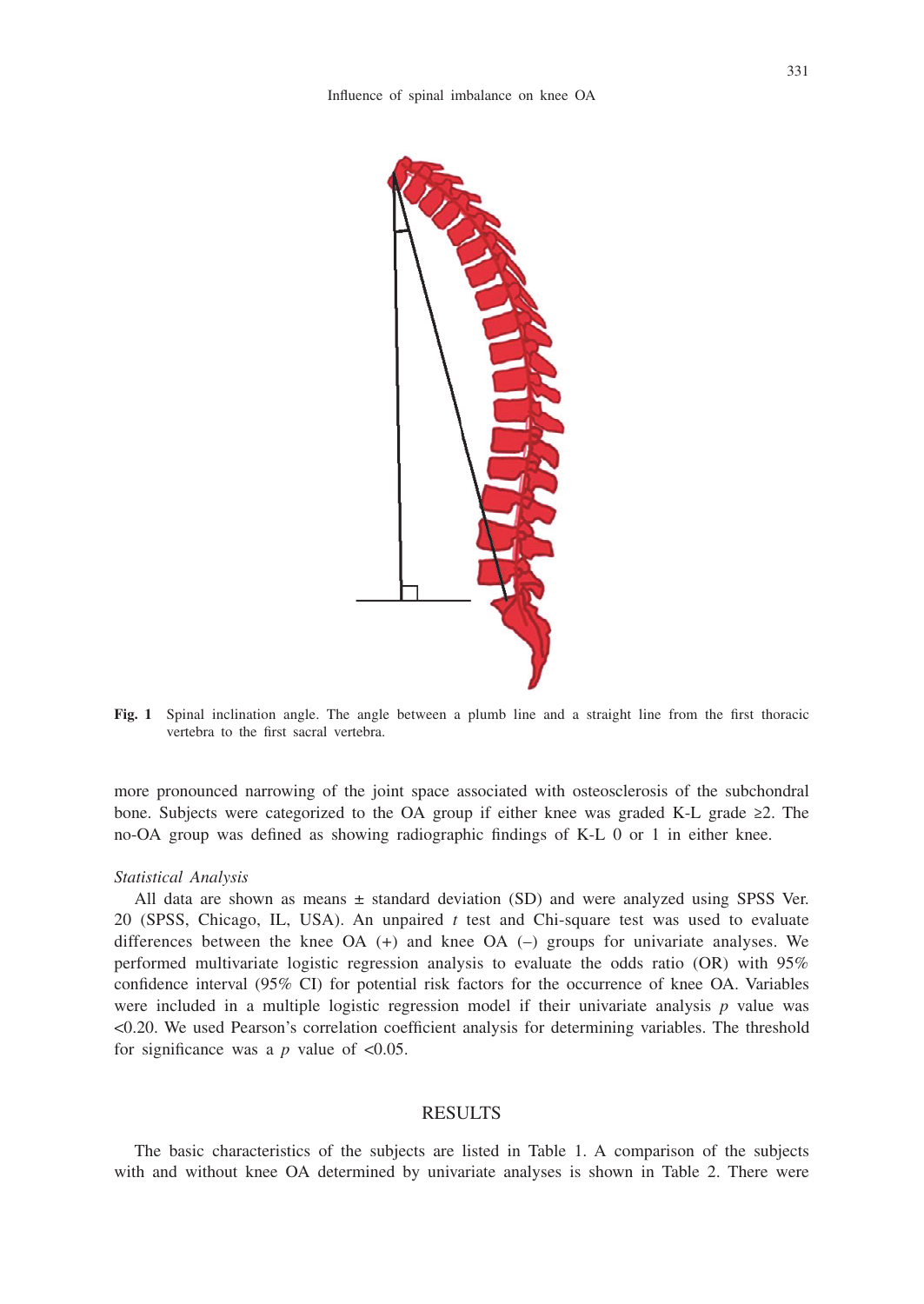| Item                           | Value       |
|--------------------------------|-------------|
| Total number                   | 170         |
| Male/Female                    | 70/100      |
| Age (years)                    | 69.4(6.9)   |
| $BMI$ (kg/cm <sup>2</sup> )    | 23.2(3.0)   |
| Spinal alignment               |             |
| Thoracic kyphosis angle $(°)$  | 41.5(9.8)   |
| Lumbar lordosis angle $(°)$    | 18.7(11.3)  |
| Spinal inclination angle $(°)$ | 3.5(5.5)    |
| Spinal ROM                     |             |
| Thoracic spinal ROM $(°)$      | 24.5(12.0)  |
| Lumbar spinal ROM $(°)$        | 45.0 (15.4) |
| Total spinal ROM $(°)$         | 93.7 (22.6) |

**Table 1** Clinical background of the subjects

Values are shown as the number of subjects or as the mean (SD). BMI=body mass index, ROM=range of motion

33 subjects (6 males and 27 females) defined as having knee OA. The average age of subjects in the knee OA  $(+)$  group was significantly higher than the knee OA  $(-)$  group (Table 2). There were significantly more females in the knee  $OA (+)$  group than in the knee  $OA (-)$  group. When univariate analyses of the spinal factors were performed in the knee  $OA (+)$ , we identified spinal inclination angle, thoracic spinal ROM, and knee flexion angle as significant factors associated with the knee OA (+) (Table 2). Multivariate logistic regression analysis of selected variables related to spinal factors from the univariate analyses revealed that the spinal inclination angle was the only significant parameter associated with knee OA (+) (Table 3). This suggests that an increase in the spinal inclination angle is related to an increase in the occurrence of knee OA. We evaluated the correlations among variables as well; spinal inclination angle had significant negative correlations with lumbar lordosis angle  $(r=-0.593, p<0.01)$ , lumbar spinal ROM ( $r=-0.283$ ,  $p<0.01$ ) and total spinal ROM ( $r=-0.166$ ,  $p<0.05$ ), and it had positive correlation with knee flexion angle  $(r=0.286, p<0.001)$  (Table 4).

#### DISCUSSION

The interrelationship between a pathological state of the knee joint and spinal alignment was first reported by Itoi *et al.*14) By analyzing lateral radiographic films of the whole spine and lower extremities in osteoporotic patients, they found that individuals with thoracic kyphosis, a primary deformity of the osteoporotic spine, appeared to compensate with knee flexion along with the lumbar spine, sacroiliac joint and hip joint. On the other hand, Tsuji *et al.* reported that the presence of patella-femoral pain correlated well with sacral inclination and knee flexion position and also with changes in lumbar kyphosis. Furthermore, they called this significant correlation between lumbar kyphosis and knee flexion position as the knee-spine syndrome.15) Similarly, Murata *et al.* performed radiological examinations of the lumbar spine in a standing position to evaluate the relationship between lumbar lordosis and degenerative changes of the knee joint.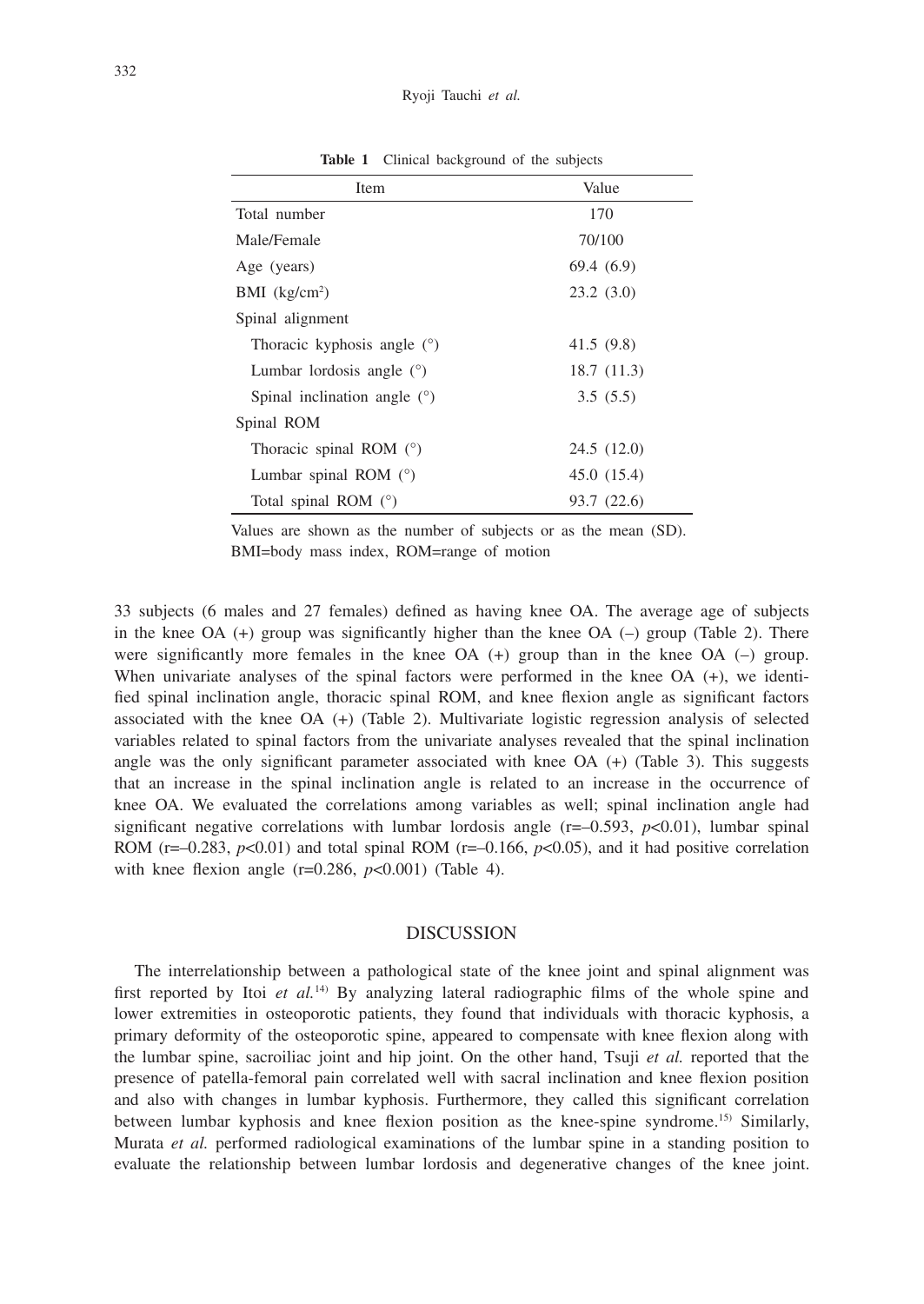| Variables                      | Knee $OA (+)$   | Knee $OA$ $(-)$ |            |
|--------------------------------|-----------------|-----------------|------------|
| Subjects number                | $n=33$          | $n=137$         |            |
| Age (years)                    | $72.8 \pm 7.1$  | $68.6 \pm 6.5$  | $0.002*$   |
| Male/Female                    | 6/27            | 59/78           | $0.003*$   |
| $BMI$ (kg/cm <sup>2</sup> )    | $24.4 \pm 3.2$  | $22.9 \pm 2.9$  | 0.245      |
| Spinal alignment               |                 |                 |            |
| Thoracic kyphosis angle $(°)$  | $43.2 \pm 10.7$ | $41.1\pm9.5$    | 0.174      |
| Lumbar lordosis angle $(°)$    | $17.8 + 9.7$    | $18.9 \pm 11.7$ | 0.785      |
| Spinal inclination angle $(°)$ | $5.2 \pm 4.0$   | $3.1 \pm 5.7$   | $< 0.001*$ |
| Spinal ROM                     |                 |                 |            |
| Thoracic spinal ROM $(°)$      | $19.9+9.4$      | $25.6 \pm 12.3$ | $0.011*$   |
| Lumbar spinal ROM $(°)$        | $44.4 \pm 14.2$ | $45.1 \pm 15.7$ | 0.884      |
| Total spinal ROM $(°)$         | $99.4 \pm 20.4$ | $92.3 \pm 22.9$ | 0.106      |
| Knee flexion angle $(°)$       | $1.5\pm4.3$     | $0.3 \pm 1.6$   | $0.012*$   |

**Table 2** Difference in variables between subjects with and without knee OA

Values are shown as the mean (SD) or the number of subjects.

OA=osteoarthritis

Asterisk indicates significant difference.

|  |  | Table 3 Results of multivariate logistic regression analysis for risk of knee OA |  |  |  |  |  |  |  |  |
|--|--|----------------------------------------------------------------------------------|--|--|--|--|--|--|--|--|
|--|--|----------------------------------------------------------------------------------|--|--|--|--|--|--|--|--|

| Parameter                      | OR.   | 95% CI          | Significance $(p)$ |
|--------------------------------|-------|-----------------|--------------------|
| Thoracic kyphosis angle        | 1.02  | $0.978 - 1.064$ | 0.174              |
| Spinal inclination angle $(°)$ | 1.073 | $1.005 - 1.146$ | $0.035*$           |
| Thoracic spinal ROM $(°)$      | 0.971 | $0.935 - 1.008$ | 0.124              |
| Total spinal ROM $(°)$         | 1.013 | $0.994 - 1.032$ | 0.168              |

OR=odds ratio, CI=confidence interval

Asterisk indicates significant difference.

| Variables                      | <b>Thoracic</b><br>kyphosis<br>angle $(°)$ | Lumbar<br>lordosis<br>angle $(°)$ | Spinal<br>inclination<br>angle $(°)$ | Thoracic<br>spinal<br>ROM $(°)$ | Lumbar<br>spinal<br>ROM $(°)$ | Total<br>spinal<br>ROM $(°)$ | Knee<br>flexion<br>angle $(°)$ |
|--------------------------------|--------------------------------------------|-----------------------------------|--------------------------------------|---------------------------------|-------------------------------|------------------------------|--------------------------------|
| Thoracic kyphosis angle $(°)$  |                                            | $0.424**$                         | $-0.082$                             | $-0.237**$                      | 0.110                         | 0.017                        | $-0.174*$                      |
| Lumbar lordosis angle $(°)$    |                                            |                                   | $-0.593**$                           | $-0.091$                        | $0.351**$                     | $0.220**$                    | $-0.271***$                    |
| Spinal inclination angle $(°)$ |                                            |                                   |                                      | $-0.069$                        | $-0.283**$                    | $-0.166*$                    | $0.286***$                     |
| Thoracic spinal ROM $(°)$      |                                            |                                   |                                      |                                 | $-0.387**$                    | $-0.334**$                   | $-0.145$                       |
| Lumbar spinal ROM $(°)$        |                                            |                                   |                                      |                                 |                               | $0.507**$                    | $-0.140$                       |
| Total spinal ROM $(°)$         |                                            |                                   |                                      |                                 |                               |                              | $-0.144$                       |
| Knee flexion angle $(°)$       |                                            |                                   |                                      |                                 |                               |                              |                                |

Data represent Pearson's correlation coefficient.

\**p*<0.05, \*\* *p*<0.01, \*\*\* *p*<0.001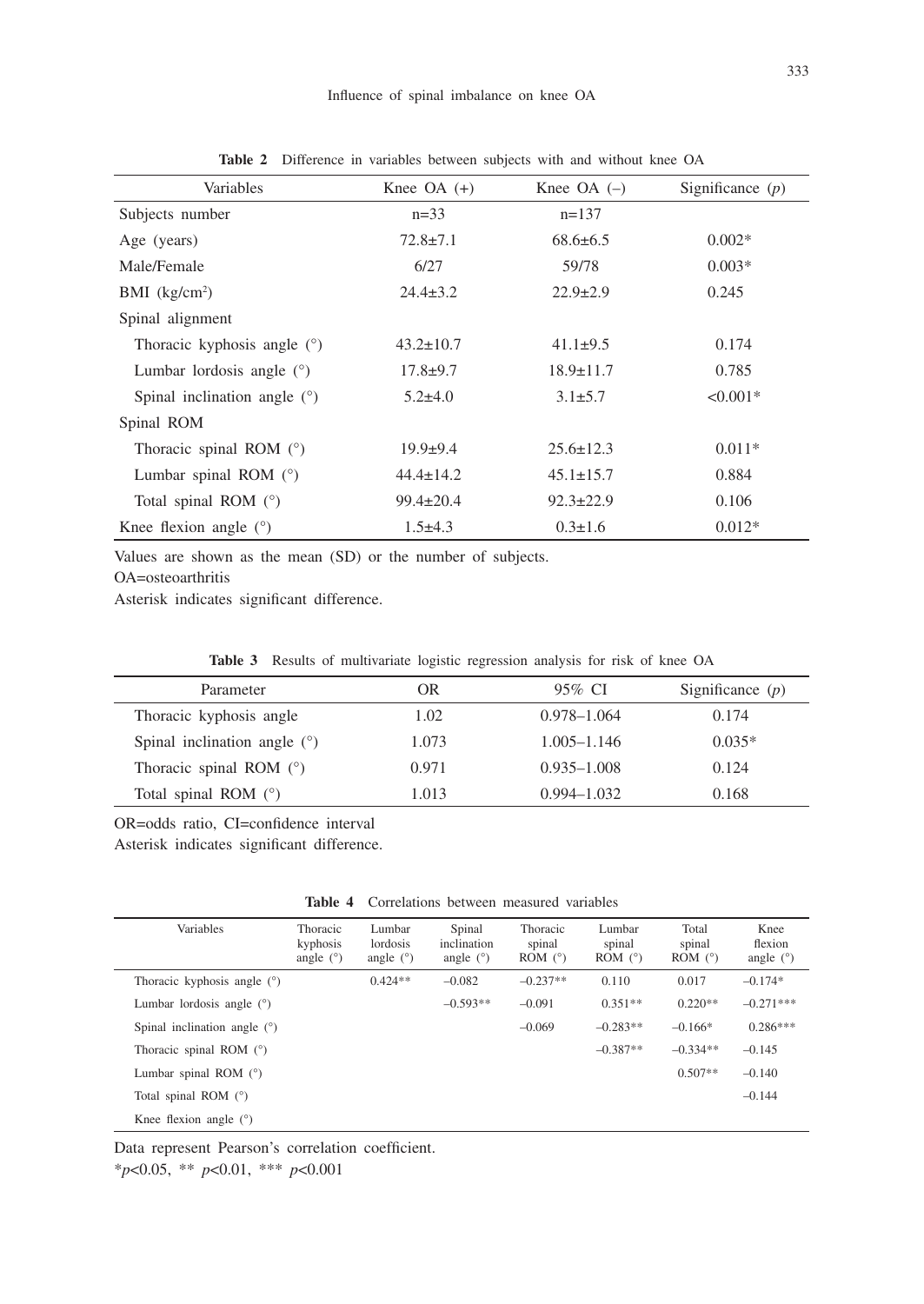They suggested that degenerative changes in the knee might be a factor in the development of similar changes in the lumbar spine with loss of lordosis and this might be called the "knee spine syndrome".<sup>16)</sup> However, both of these studies used the presence of patella-femoral pain and/ or knee flexion position, not radiographic evidence of knee OA, as the determinant of a knee joint disorder. They also evaluated the association between sagittal alignment of the spine and knee joint using only radiographs of the lumbar spine. Looking at whole spinal balance, Harato *et al.* examined ten healthy females in a gait analysis of simulated knee flexion contracture to elucidate the knee-spine syndrome. Results of their study suggested knee flexion contracture significantly influenced three-dimensional trunk kinematics and would lead to spinal imbalance.<sup>17)</sup> In the current study, we demonstrated, for the first time, the relationship between total spinal factors and the occurrence of radiographic knee OA in elderly subjects.

The present study demonstrated that increased spinal inclination angle was an independent factor related to knee OA in the elderly in multivariate analysis. In addition, decreased lumbar lordosis, decreased spinal ROM, and increased knee flexion angle had significant correlations with an increased spinal inclination angle. In contrast, we found that the thoracic kyphosis angle was not a significantly important factor in the occurrence of knee OA and did not correlate with the spinal inclination angle, whereas, lumbar lordosis, lumbar spinal ROM and total spinal ROM correlated significantly with the spinal inclination angle. As we found in a previous study, elderly people have difficulty maintaining sagittal balance due to inflexibility of the spine which results in decompensated sagittal balance.<sup>21)</sup>

We speculate that a relationship exists between knee OA and the spinal inclination angle, but we are unsure which factor arose first. In an elderly person with an increased spinal inclination angle, head bent forward, and sagittal imbalance, the individual must maintain hip and knee flexion to preserve their global sagittal alignment and stand appropriately on their feet (Figure 2). The knee joint becomes overloaded in a flexed position, and this continuous overload leads to knee OA, which may be referred to as the spine-knee syndrome. On the other hand, if an elderly person had knee OA first, they would stand in a slouched position with their knees flexed, which can be referred to as the knee-spine syndrome (Figure 3). This study demonstrated a significant relationship between increased spinal inclination angle and knee OA, which forms a basis for further investigation into this issue.

This study had several limitations. First, the number of subjects in our study was relatively small. Second, radiographs of the entire spine, hips and ankle joints were not performed. Ideally, full radiographic examination of the entire spine would be useful for a complete evaluation of sagittal alignment, and hip radiographs or radiographs of the lower limbs on standing would be useful for evaluating total sagittal alignment of the lower extremities. Thus, we were unable to properly evaluate the correlation between knee OA and real alignment in these volunteers. Third, we could not determine the real cause of spinal imbalance because we did not perform radiographs of the thoracic and thoracolumbar area. Although subjects with a history of spinal compression fracture were excluded from the study, some elderly people might have asymptomatic osteoporotic fractures due to bone density loss, and this condition leads to spinal imbalance. However, radiographs of the chest, whole spine, and hip/knee joints would have exposed healthy people to an unnecessary amount of radiation. We believe that SpinalMouse® is a useful tool for checking the health of the spine because subjects are not exposed to radiation. SpinalMouse® is a simple and noninvasive device that has been shown to be reliable in many studies.18-25) Thus, this may be sufficient as the first study demonstrating the relationships between total spinal factors and knee OA in elderly subjects.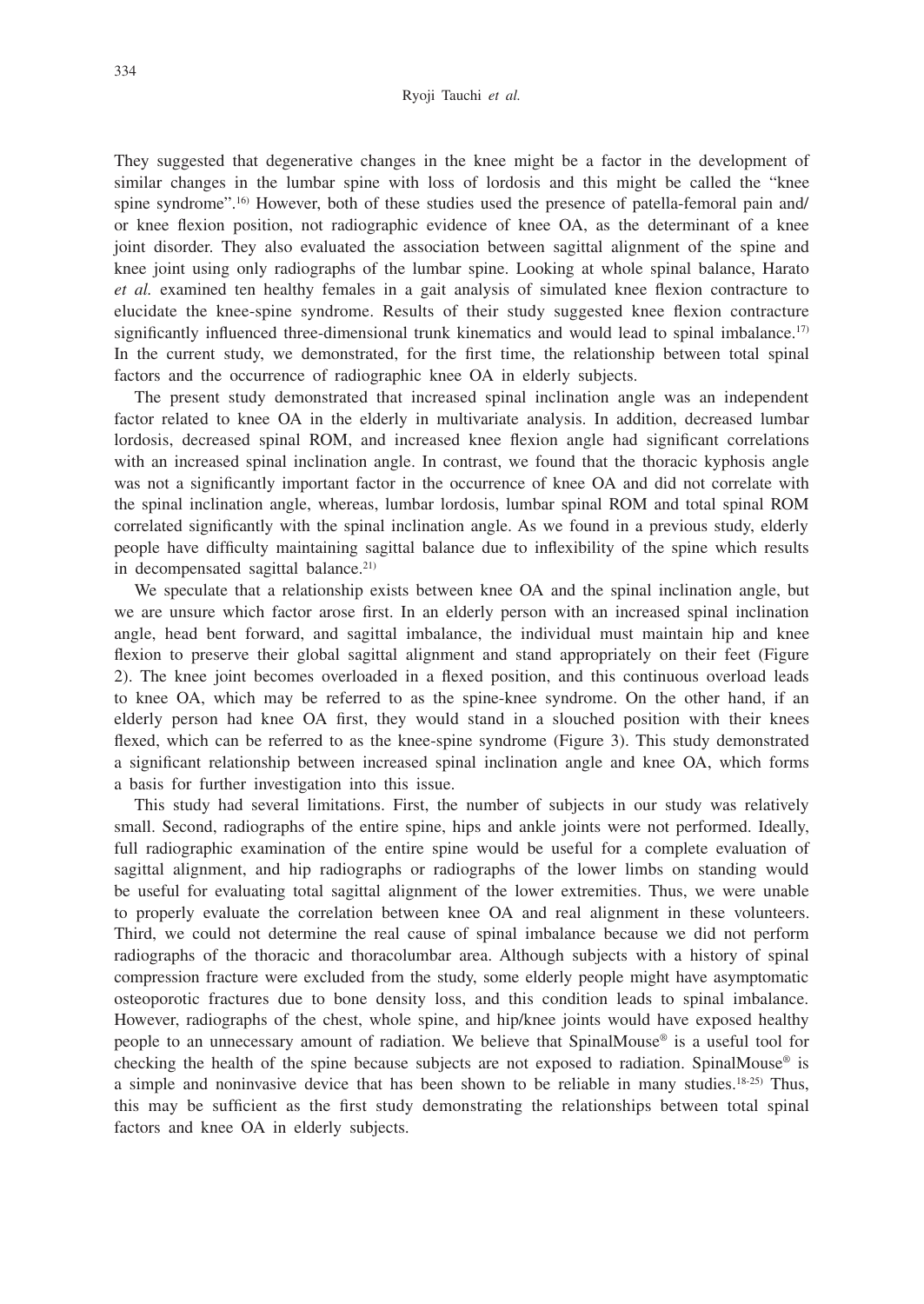

**Fig. 2** Spine-knee syndrome. An increased spinal inclination angle with the head bent forward and sagittal imbalance must maintain hip and knee flexion to preserve their global sagittal alignment.



**Fig. 3** Knee-spine syndrome. An elderly person with knee OA should stand in a slouched position with their knee flexed.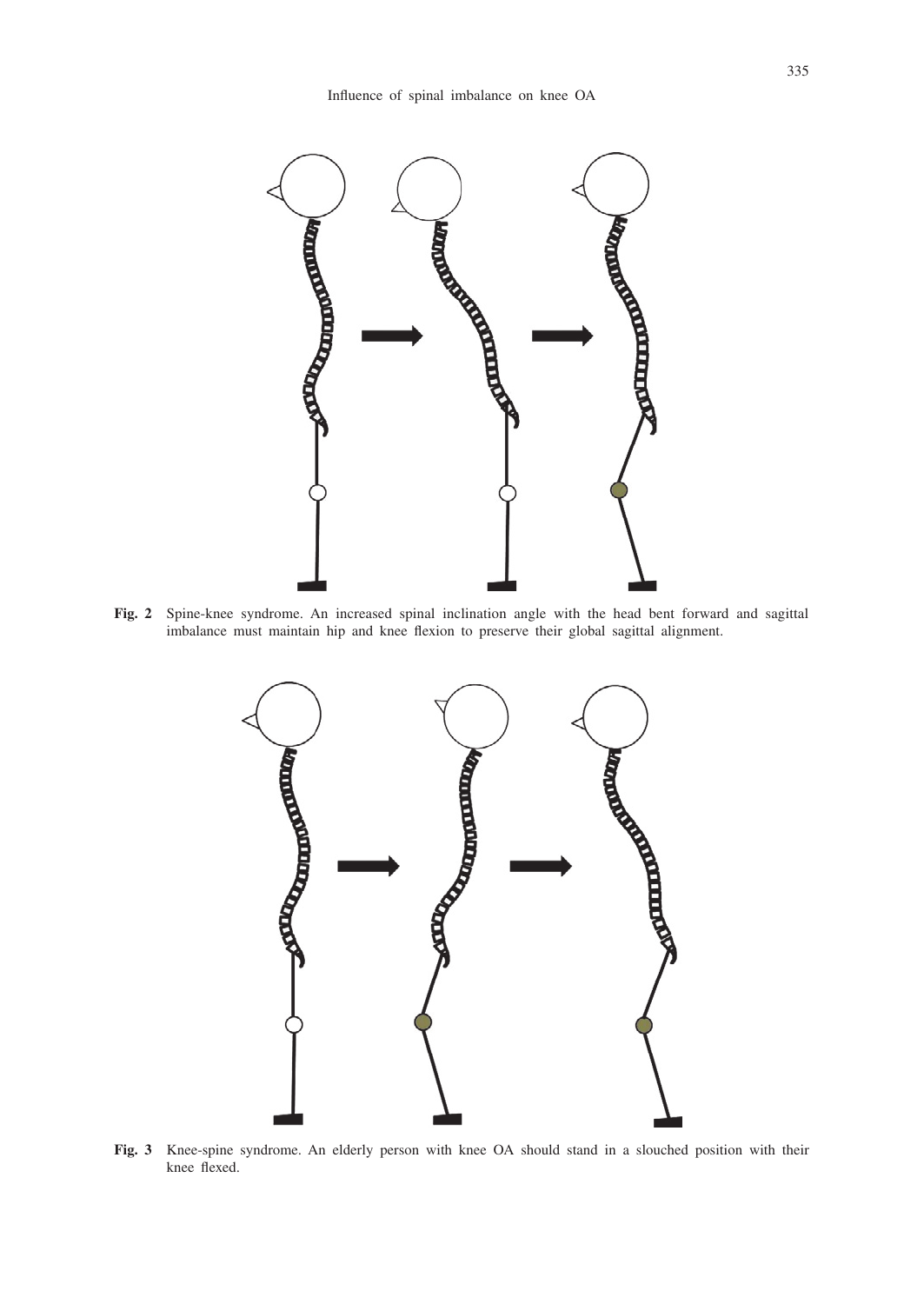## **CONCLUSION**

This is the first study that examined the relationships between total spinal alignment, spinal ROM and knee OA in elderly subjects. The spinal inclination angle is the most important factor associated with knee OA, although spinal ROM is also associated with knee OA. Decreased lumbar lordosis and lumbar ROM is related to increased spinal inclination angle.

## ACKNOWLEDGEMENT

We are grateful to the staff of the Comprehensive Health Care Program held in Yakumo, Hokkaido.

We also thank Ms. Kae Shikii and Ms. Saho Horiuchi of Nagoya University for their assistance of data collection.

## CONFLICT OF INTEREST

The authors have no financial conflicts of interest.

## **REFERENCES**

- 1) Blagojevic M, Jinks C, Jeffery A, Jordan KP. Risk factors for onset of osteoarthritis of the knee in older adults: a systematic review and meta-analysis. *Osteoarthritis Cartilage*, 2010; 18: 24–33.
- 2) Burger H, van Daele PL, Odding E, Valkenburg HA, Hofman A, Grobbee DE, Schutte HE, Birkenhager JC, Pols HA. Association of radiographically evident osteoarthritis with higher bone mineral density and increased bone loss with age. The Rotterdam Study. *Arthritis Rheum*, 1996; 39: 81–86.
- 3) Davis MA, Ettinger WH, Neuhaus JM, Cho SA, Hauck WW. The association of knee injury and obesity with unilateral and bilateral osteoarthritis of the knee. *Am J Epidemiol*, 1989; 130: 278–288.
- 4) Hart DJ, Doyle DV, Spector TD. Incidence and risk factors for radiographic knee osteoarthritis in middleaged women: the Chingford Study. *Arthritis Rheum*, 1999; 42: 17–24.
- 5) Ikeda T, Mabuchi A, Fukuda A, Kawakami A, Ryo Y, Yamamoto S, Miyoshi K, Haga N, Hiraoka H, Takatori Y, Kawaguchi H, Nakamura K, Ikegawa S. Association analysis of single nucleotide polymorphisms in cartilage-specific collagen genes with knee and hip osteoarthritis in the Japanese population. *J Bone Miner Res*, 2002; 17: 1290–1296.
- 6) Loeser RF, Carlson CS, Del Carlo M, Cole A. Detection of nitrotyrosine in aging and osteoarthritic cartilage: Correlation of oxidative damage with the presence of interleukin-1beta and with chondrocyte resistance to insulin-like growth factor 1. *Arthritis Rheum*, 2002; 46: 2349–2357.
- 7) Muraki S, Akune T, Oka H, Ishimoto Y, Nagata K, Yoshida M, Tokimura F, Nakamura K, Kawaguchi H, Yoshimura N. Incidence and risk factors for radiographic knee osteoarthritis and knee pain in Japanese men and women: a longitudinal population-based cohort study. *Arthritis Rheum*, 2012; 64: 1447–1456.
- 8) Seki T, Hasegawa Y, Yamaguchi J, Kanoh T, Ishiguro N, Tsuboi M, Ito Y, Hamajima N, Suzuki K. Association of serum carotenoids, retinol, and tocopherols with radiographic knee osteoarthritis: possible risk factors in rural Japanese inhabitants. *J Orthop Sci*, 2010; 15: 477–484.
- 9) Slemenda C, Heilman DK, Brandt KD, Katz BP, Mazzuca SA, Braunstein EM, Byrd D. Reduced quadriceps strength relative to body weight: a risk factor for knee osteoarthritis in women? *Arthritis Rheum*, 1998; 41: 1951–1959.
- 10) Sudo A, Miyamoto N, Horikawa K, Urawa M, Yamakawa T, Yamada T, Uchida A. Prevalence and risk factors for knee osteoarthritis in elderly Japanese men and women. *J Orthop Sci*, 2008; 13: 413–418.
- 11) Wilder FV, Hall BJ, Barrett JP, Jr., Lemrow NB. History of acute knee injury and osteoarthritis of the knee: a prospective epidemiological assessment. The Clearwater Osteoarthritis Study. *Osteoarthritis Cartilage*, 2002; 10: 611–616.
- 12) Yoshimura N, Nishioka S, Kinoshita H, Hori N, Nishioka T, Ryujin M, Mantani Y, Miyake M, Coggon D,